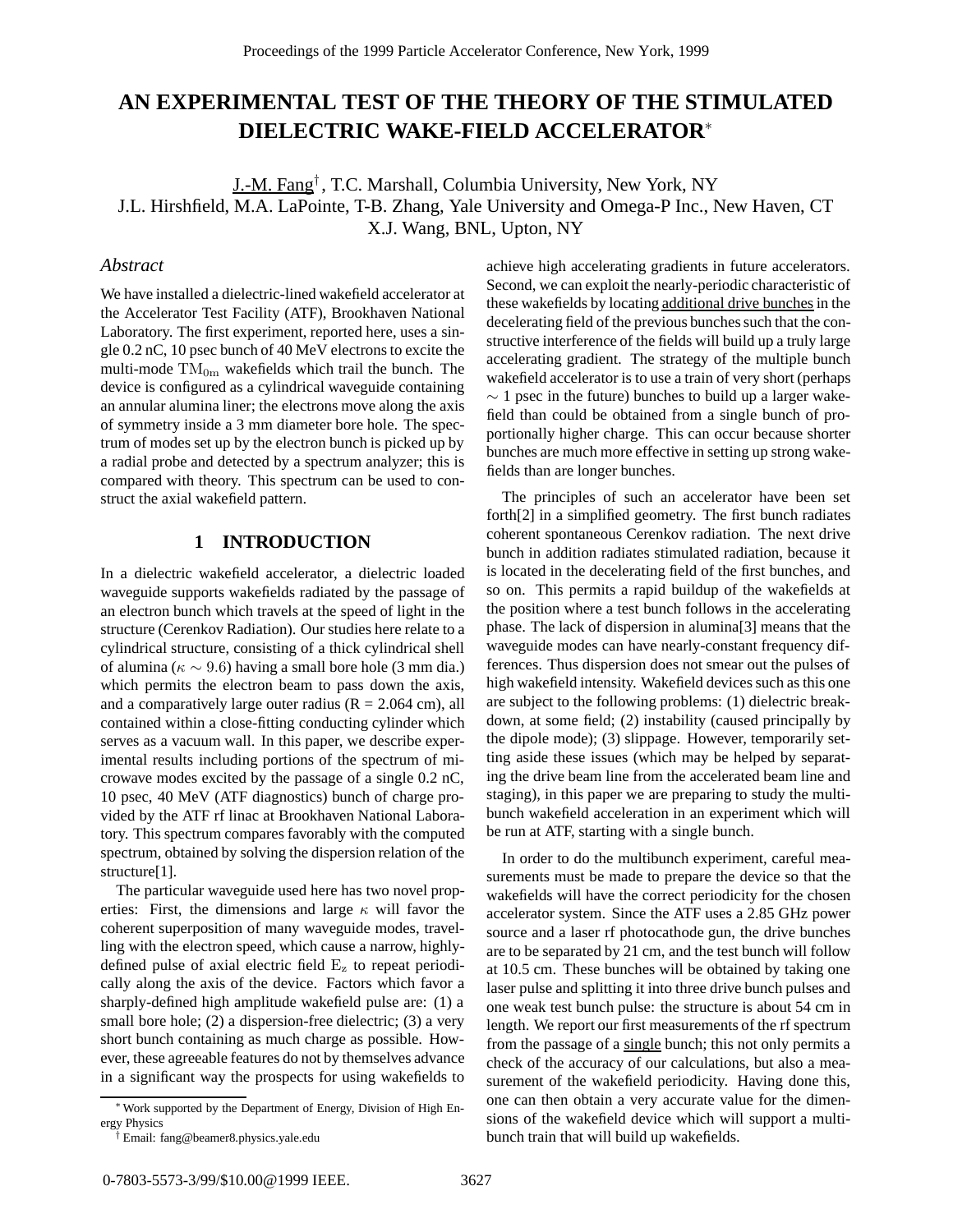## **2 APPARATUS**

Oversize alumina castings were obtained from LSP Industrial Ceramics (Lambertville, NJ). Since no sample 60 cm in length had the straightness of bore hole that was required, it was decided to use two selected shorter alumina sections smoothly butted together. These samples were placed into a metal-walled cylindrical cavity resonator, and the sequence of  $TM<sub>01n</sub>$  mode frequencies was measured[4]: this yielded a  $\kappa = 9.57$ . However, this measurement had only so much accuracy — not adequate to get the wakefield period accurate for four bunches (i.e. within 1 mm) — and so it was decided to grind the outer diameter of the alumina slightly oversize, and then determine the correct diameter using the theory from the experimental spectrum of wakefields excited by a single bunch.

The apparatus (Figure 1) is installed on the beamline 3 of the ATF rf linac facility, which is operated so as to produce a single pulse of beam electrons from the irradiation of a rf gun photocathode with a near-UV laser pulse (the fourth harmonic of the Nd:YAG laser). Halo electrons are removed at the input by scrape-off into a tungsten plug. The alumina OD and the stainless steel jacket ID are machined so that a sliding fit is obtained. No problems with pump-



Figure 1: The wakefield device

down were encountered. Halfway along the device, a radial wire probe is inserted into a hole milled along the interface between the two adjacent alumina cylinders. A 3.5 m piece of EZ Flex 402 rf coax (comparable to  $MIL - C - 17$ semi-rigid) joins the probe terminal to a terminated crystal detector and the spectrum analyzer (Tektronix 492P); the rf waveform envelope is monitored using a 1 GHz bandwidth oscilloscope. The Cerenkov radiation trails the charge, and is directed downstream; however, it should be reflected by the end walls and contained within the structure. A typical pulse, Fig. 2, shows the radiation set up by the electron bunch lasts ∼ 20 nsec, several bounce times; it would appear that cavity modes are not excited, since radiation in these modes should persist much longer ( $\sim 1 \mu$ sec, related to the resonator Q for microwaves).

#### **3 RESULTS**

We present two cases of the spectrum scan here. In Fig. 3 which covers 1.7–5.5 GHz band,  $TM_{01}$  and  $TM_{02}$  modes were detected at near 1.9 and 4.4 GHz respectively. In Fig. 4,  $TM_{04}$  and  $TM_{05}$  modes were detected near 9.5 and 12.1 GHz. The spectrum analyzer sweep was calibrated us-



Figure 2: The rectified crystal signal

ing a frequency source and a wavemeter, as it was found to vary somewhat from band-to-band. For these data, a single bunch of charge ( $\sim$  0.2 nC) was passed through the apparatus at 1.5 Hz, while the spectrum analyzer was allowed to accumulate data over many minutes. The spectrum analyzer operates by stepping a fixed bandwidth of frequency along a band, thereby catching radiation which has the correct frequency when that channel is open. There are 1000 frequency bins in a band and it takes 50 seconds to step through the band. We usually accumulate the data over 30–45 minutes. The ordinate is in the logarithmic scale to allow for larger dynamic range.



Figure 3: Spectrum between 1.7–5.5 GHz,  $TM_{01}$  and  $TM_{02}$  are shown.

Table I is a summary of the six frequencies observed. The lowest frequency predicted and observed was 1.9 GHz; the highest frequency detected by the apparatus was about 15 GHz, on the highest band available to us using this spectrum analyzer. Frequencies above 15 GHz would suffer more attenuation from the coaxial cable. Because of the frequency-dependent experimental parameters (e. g, the couplings between the radial wire probe and various modes), the amplitude of the various modes are not known, and so  $E_z(t)$  cannot be obtained from the data.